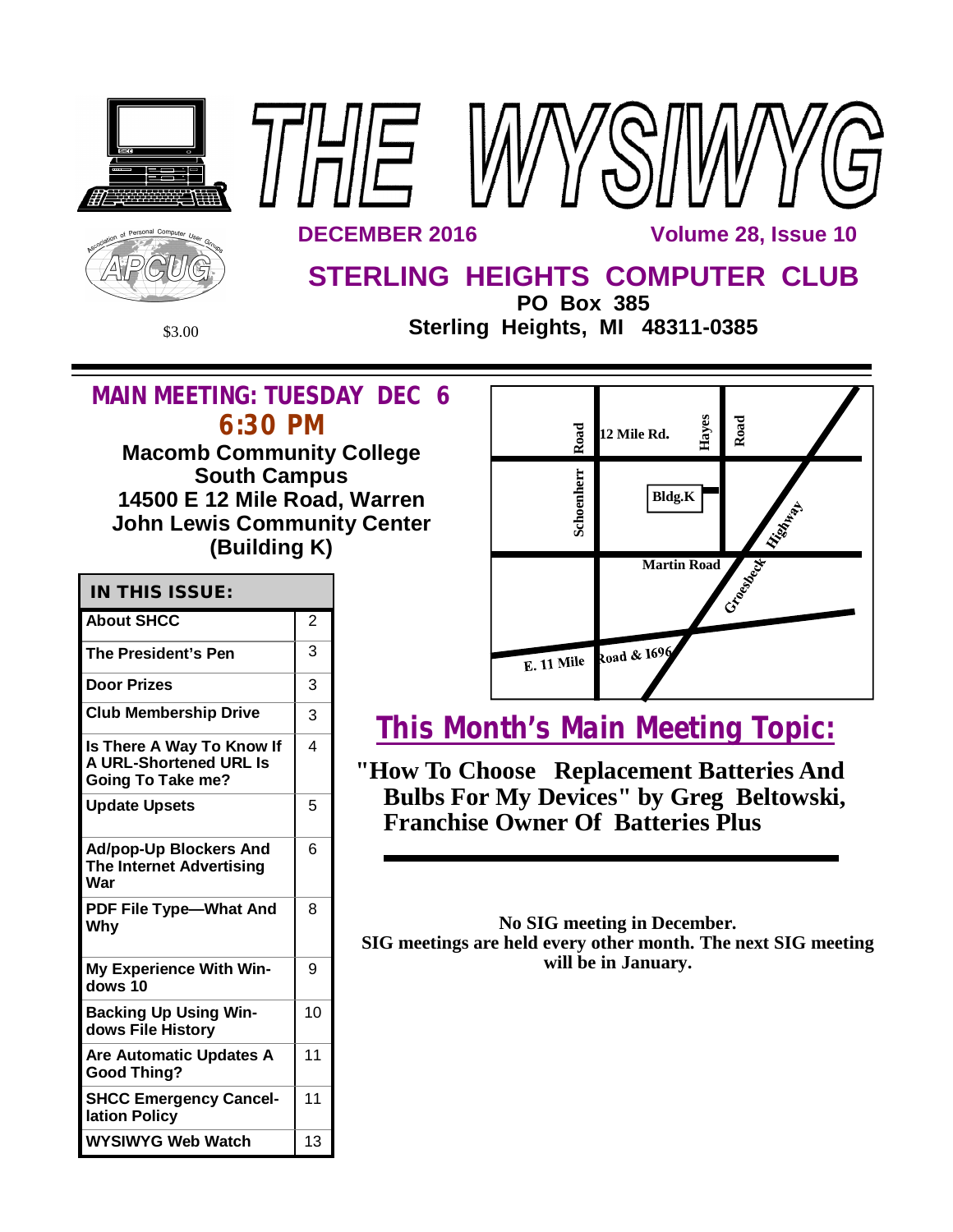#### **THE WYSIWYG** December 2016

**Guests and visitors are welcome. People can attend any SHCC meetings during two consecutive months before deciding to become a member or not. Meetings include the main meeting and SIG. July and August don't count since there is no main meeting. Membership includes admission to all SHCC functions and the newsletter. Membership is open to anyone. It is not limited to the residents of Sterling Heights.**

#### **DUES: \$25/YEAR**

### **Resource People:**

Family Tree Firefox FoxPro General Computer Questions Hardware MS Publisher MS Word Spreadsheets

Rick Schummer Jack Vander-Schrier John Rady Rick Kucejko Rick Schummer Rick Schummer

Rick Schummer Don VanSyckel

## **SHCC Coordinators:**

| Hardware<br>MS Publisher<br>MS Word<br><b>Spreadsheets</b>                                                                                                                                                                                                                       | John Rady<br>Rick Kucejko<br><b>Rick Schummer</b><br><b>Rick Schummer</b>                                                      | 2016 SHCC Officers |
|----------------------------------------------------------------------------------------------------------------------------------------------------------------------------------------------------------------------------------------------------------------------------------|--------------------------------------------------------------------------------------------------------------------------------|--------------------|
| <b>SHCC Coordinators:</b><br>Associate Editor<br>Door prizes<br>Greeter for visitors<br>Newsletter publisher Rick Kucejko<br>Program Coordinator Mike Bader<br>Publicity<br>Resource People<br>PC SIG<br>Welcome & check-in Jim Waldrop<br>desk.<br>Web Site<br>Web Watch column | Rick Schummer<br>Don VanSyckel<br>Jim Waldrop<br>Patrick Little<br>open<br>Jack Vander-Shrier<br>Don VanSyckel<br>Paul Baecker |                    |
|                                                                                                                                                                                                                                                                                  | <b>Contact Information:</b>                                                                                                    |                    |

Paul Baecker

### 586-286-2314

Mike Bader Rick Kucejko Patrick Little Rick Schummer Don VanSyckel Jack Vander-Schrier (**Call Jack after noon)**

586-447-6683 248-879-6180 586-264-1497 586-254-2530 [rick@rickschummer.com](mailto:rick@rickschummer.com) 586-731-9232 [don@vansyckel.net](mailto:don@vansyckel.net) 586-739-5952 [jvanders@comcast.net](mailto:jvanders@comcast.net) webwatch@sterling heightscomputerclub.org [mdbader@flash.net](mailto:mdbader@flash.net) [rick@kucejko.com](mailto:rick@kucejko.com) [pblittle@wideopenwest.com](mailto:pblittle@wideopenwest.com)



**CLUB ADDRESS:** PO Box 385, Sterling Heights, MI 48311-0385 **CLUB E-MAIL ADDRESS:** [Info@SterlingHeightsComputerClub.org](mailto:Info@SterlingHeightsComputerClub.org) **CLUB WEB PAGE:** <http://www.SterlingHeightsComputerClub.org>

## **Other Computer Clubs:**

As a member of SHCC, you can attend meetings of other clubs where we have reciprocating membership agreements, at no charge.

#### **Computer Club of Marysville and Port Huron (COMP)**

Time: 1st Wednesday, 7:00PM Place: Mackenzie Bldg, Room 201, St Clair Community College, Clara E McKenzie Library-Science Building, 323 Erie St. Port Huron, MI (810) 982-1187 Web Page:<http://www.bwcomp.org> Reciprocating: Yes

#### **South Eastern Michigan Computer Organization (SEMCO)**

Time: 2nd Sunday at 1:30PM Place: Altair, 1820 E Big Beaver Road, Troy, MI 48083 (248) 840-2400 Web page: <http://www.semco.org> Reciprocating: Yes

#### **Royal Oak Computer Club**

Time: Every Wednesday at 12:30 Place: Mahany/Meineger Senior Community Center 3500 Marais Ave. Royal Oak, MI 48073 248-246-3900 Reciprocating: No

Newsletter submissions are due 10 days before the club meeting, but the earlier the better. They should be sent to :

WYSIWYG Publisher

5069 Fedora, Troy, MI 48098

OR at the e-mail addresses: newslet-

Unless stated otherwise, all materials contained in this newsletter are copyrighted by the Sterling Heights Computer Club. License is hereby granted to other clubs (non-profit) to reprint with credit.  $\odot$ 

**Page 2**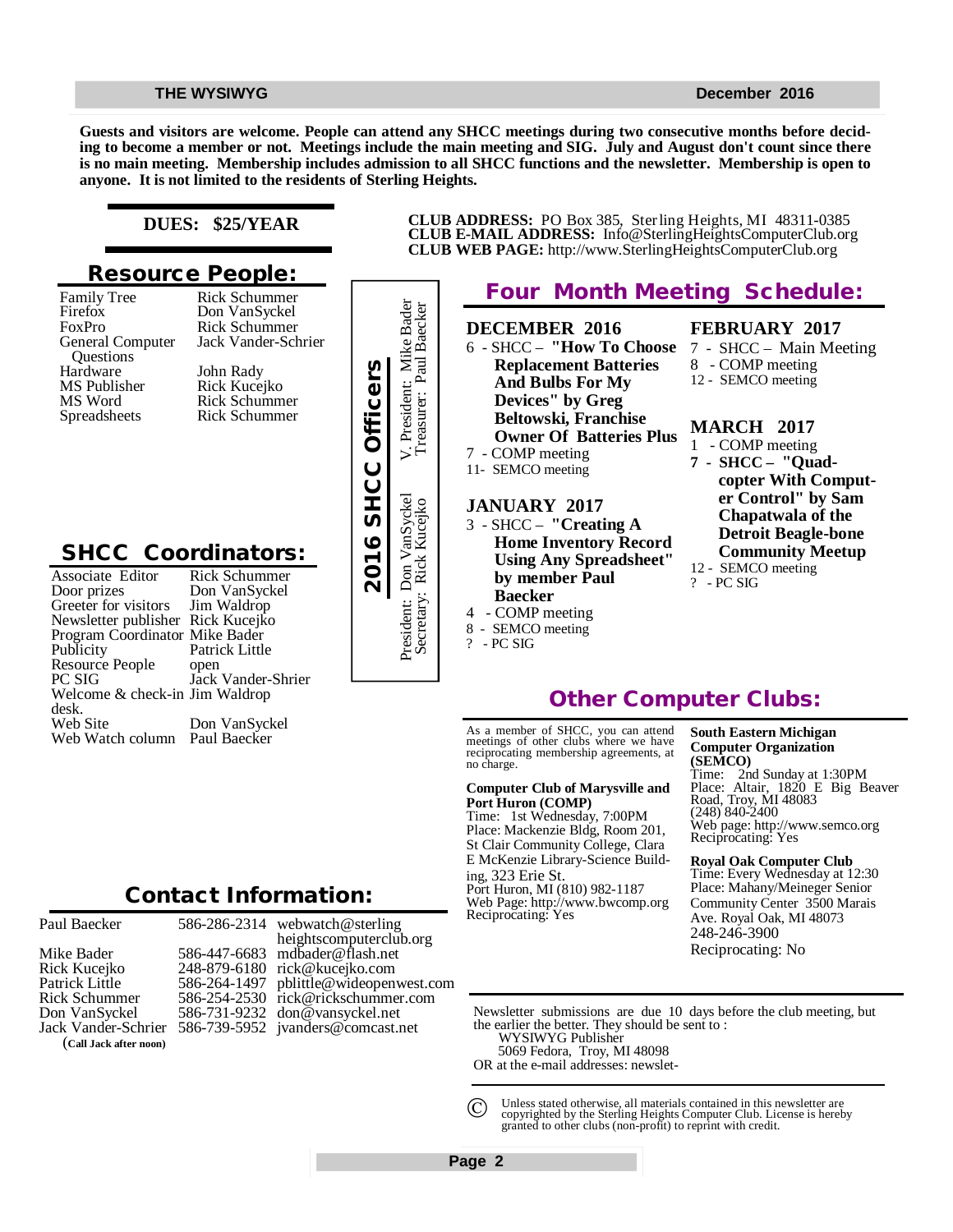### **The President's Pen**   *by Don VanSyckel*

I hope you had a good Thanksgiving Holiday. We did. We were in Arizona; kids and grand kids. It was hard to believe Thanksgiving was hope you had a good Thanksgiving Holiday. We did. We were in Arizona; kids and grand kids. It coming when it was in the 70's days before the holiday. Back to reality now. Leaf-less trees and cold weather. So now is the time for using the PC inside and staying warm?

The company I work for uses Microsoft Office and recently upgraded the Office Suite to MS Office 2013. MS changed a lot of things and not for the better. Maybe it's because I don't like change or maybe MS actually made it harder to use. I find the new interface is intrusive and nonproductive.

I don't like change in the tools I use; yes, I consider Office a collection of tools, I never turn on the PC to have fun writing a new spreadsheet or word document. I only use Office to accomplish some task, such as writing this column, doing a budget, tracking movies, etc. When doing a task I want to do it as quickly and efficiently as I can. This is why I settle on a set of tools and use those tools over and over again. The more I use them the better (more efficient and more fea-



the user interface every time the Office Suite is issued. I don't look at it as a change, but I see it that MS hid all the controls and options from me and I have to go on a treasure hunt to go find them. This is NOT the way I want to spend my time and I resent the intrusion on my productivity the Office Suite upgrades force on me.

So I'm stuck with using MS Office 2013 at work. Then a short while ago an email was issued informing the company employees that because the company used MS Office the employees are eligible to purchase MS Office 2016 to use at home for \$10. The suite was to be downloaded and a DVD could be purchased for an additional \$15. I wanted an updated version of MS Access (database) so I bit. I bought the download. Well, I was lied to. Office was not downloaded, but it was installed from the web. A huge difference. Downloaded, I could re-install the product if it became necessary, even if I was "up North" with no internet access. Installed from the web, the product could only be reinstalled if I have internet access, the

#### **THE WYSIWYG DECEMBER 2016**

"install-from" site is still available (the site was not a MS site), both are working and still in business, and MS has not changed their rules about installing. For instance, you installed this on PC X before and you can't install it on your new replacement PC Y, your company no longer uses MS Office so you can't reload, or you no longer work for that company so you can't reload.

So when I figured out the product was web installed versus downloaded, I ordered the DVD. I still considered this a deal, \$25 for MS Office 2016, the current version, not a crippled wannabe Then I started trying to use it and ran head long into the questions about the cloud and how data would go to the cloud. I searched for ways to turn off the cloud and could not find any way in MS Office 2016 to turn off cloud access. I knew one sure way to stop MS Office 2016 from sending my data to the cloud. I uninstalled it totally from the PC. My data is my data to be stored on my PC and backed up on my backups with no access to anyone else except by my express permission. You've heard about hackers breaking into various companies. What happens when hackers break into the cloud server where all you personal files are stored and they steal all your *(Continued on page 12)*

## **Club Membership Drive**

All Sterling Heights Computer Club members,

**The club is holding a membership drive through January.** Not that you have to stop bringing in new members after January, they just won't be a part of this membership drive.

The rules are simple:

1) Bring in new people to SHCC and have them list you on the sign in form as the reason they came in.

2) You get credit for each person that joins SHCC from now until the time of the drawing early in the January meeting.

3) In January, whoever has the most new members to their credit will be in a drawing for the prize. (Could be a drawing of one.)

4) Previous SHCC members who rejoin do not count.

5) People who visited the club previously but never joined count if they join this time.

6) New associate members also count. They can be an associate of an existing member or a new member as long as the associate has never been a member before. 7) Prize is a \$25 gift card and a one year extension of your SHCC membership.



**Door Prizes** 

**D** included: oor prize drawings are held at regular club meetings. The winner's circle for November

**Rick Kucejko** won copy paper

**Ralph Osinski** won a thumb drive

**Bill Appleberry** won a thumb drive

**Sharon Patrick** won a power strip

**Walter Jendhoff** won a power strip

**Bernie DeFazio** won a HDMI cable

**Louise Manning** won a power strip

 $A$   $A$   $A$   $A$   $A$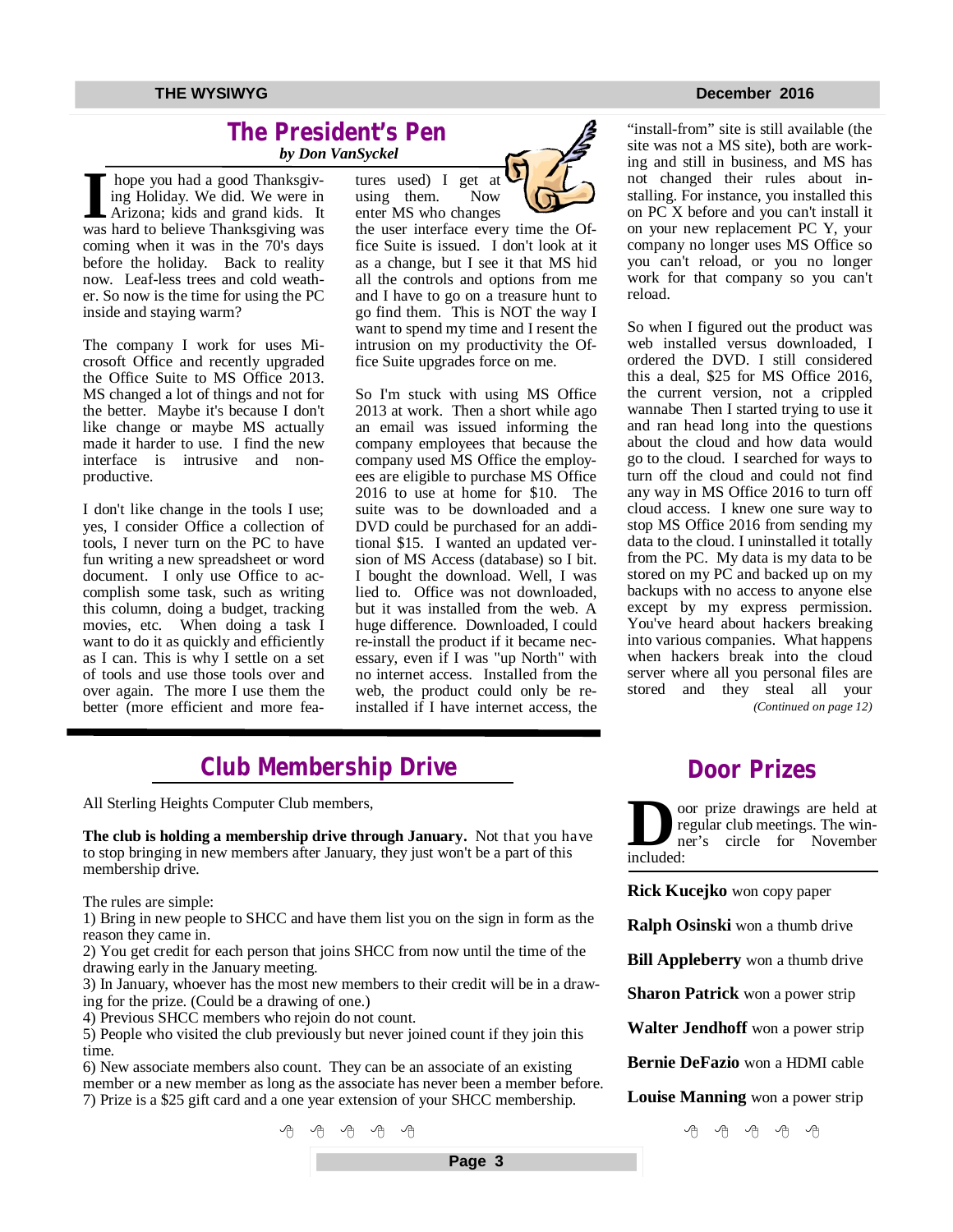## **Is There A Way To Know Where A URL-Shortened URL Is Going To Take Me?**

**L** ink-shortening services make it hard to tell a link's final destination. When you receive one in an email, you may want to do ink-shortening services make it hard to tell a link's final destination. When you receive some detective work to see where it's going - before you click.

Before deleting spam, I often hover over the link to see where it is supposed to take me. These days, most spammers use a TinyURL. Is there a way to find out the real URL without clicking on it?

Yes. In fact, there are a couple of ways.

But first, let's talk about links in email and short links in general.

### **Links in email: avoid them if you can**

This is an excellent time to remind everyone of something I always say.

#### *Be extra cautious when clicking links in email.*

If the link is obviously spam, or you just don't trust where it came from, it's simple to assume it's bad and get on with your life.

Sometimes it's not obvious, however. Some clues about the email might be:



- Not addressing you by name.
- Having a message body that seems out of character for the person sending you the mail, such as a terse "look what I found" type of statement.
- Having no text at all, just a link.

Having a name you recognize in the From: field, but (if displayed) a corresponding email address that is clearly wrong, or one you've never seen before.

All of these are potential clues that the email isn't what it claims to be, and that the link should best be avoided. It could lead to scams, malware, phishing attempts, and more.

#### **Short links**

URLs, or Uniform Resource Locators, are those strings beginning with http or https. They tell a web browser what website or page you want to view.

Sometimes URLs can be quite long. For example, here's a URL for a Google map of Microsoft's location in Redmond:

<https://www.google.com/maps/place/> Microsoft+Corporation/ [@47.6435107,-122.1252991,15.88z/](mailto:@47.6435107,-122.1252991,15.88z/) data=!4m5!3m4! 1s0x0:0x1a52969ee03899e!8m2! 3d47.6396259!4d-122.1283767

The problem with long links is that they often break when they're wrapped to fit a particular line length, window, or screen size, particularly when sent in email. **[Ed. Note: This is what we sometimes see with addresses in the WWW column of the WYSIWYG].**

Enter "short link" services. They allow you to create a short, manageable URL that redirects to the longer one. For example:

#### <https://go.askleo.com/msredmond>

This is a short URL (using my own service) that takes you to the longer URL listed above. It's easier to type, easier to remember, and not prone to break in email programs and the like.

There are many link shortening services; examples include TinyURL, Bit.ly, and Goo.gl.

The problem with a short URL is that it's not obvious where it'll take you until you click on it. In fact, they're often also referred to as "cloaking links", because they hide, or cloak, the final destination.

Typically, the only way to find out where this link goes is to click on it: <https://go.askleo.com/mystery.>That one's safe, but there's no way to know for sure.

Particularly if you have reason to be concerned, suspicious, or skeptical about a link you get in email, it's not unreasonable to want to know where it goes before you click.

#### **Previewing shortened URLs**

Some services do have preview features. For example, if you visit tinyurl.com/preview.php, TinyURL will help you turn on a cookie-based feature in your browser. Then, when you click on a link, you can preview where it goes prior to going there.

Bit.ly also allows you to do this. Simply add a plus sign to the end of the URL, and Bit.ly will display where you would have gone rather than taking you there.

There are also several sites that show you where a shortened link will take you. Some current services<sup>1</sup> include:

unfurlr.com GetLinkInfo.com/URLUncover2

Each of these display the target and some additional information about a short URL.

The bottom line, really, is to stay away from mysterious links sent to you through spam. But when you receive a shortened link from a trusted source and you aren't sure why, investigate with these preview tools.

*This article is republished, with permission, from the Ask Leo! Newsletter.* 

一个 一个 一个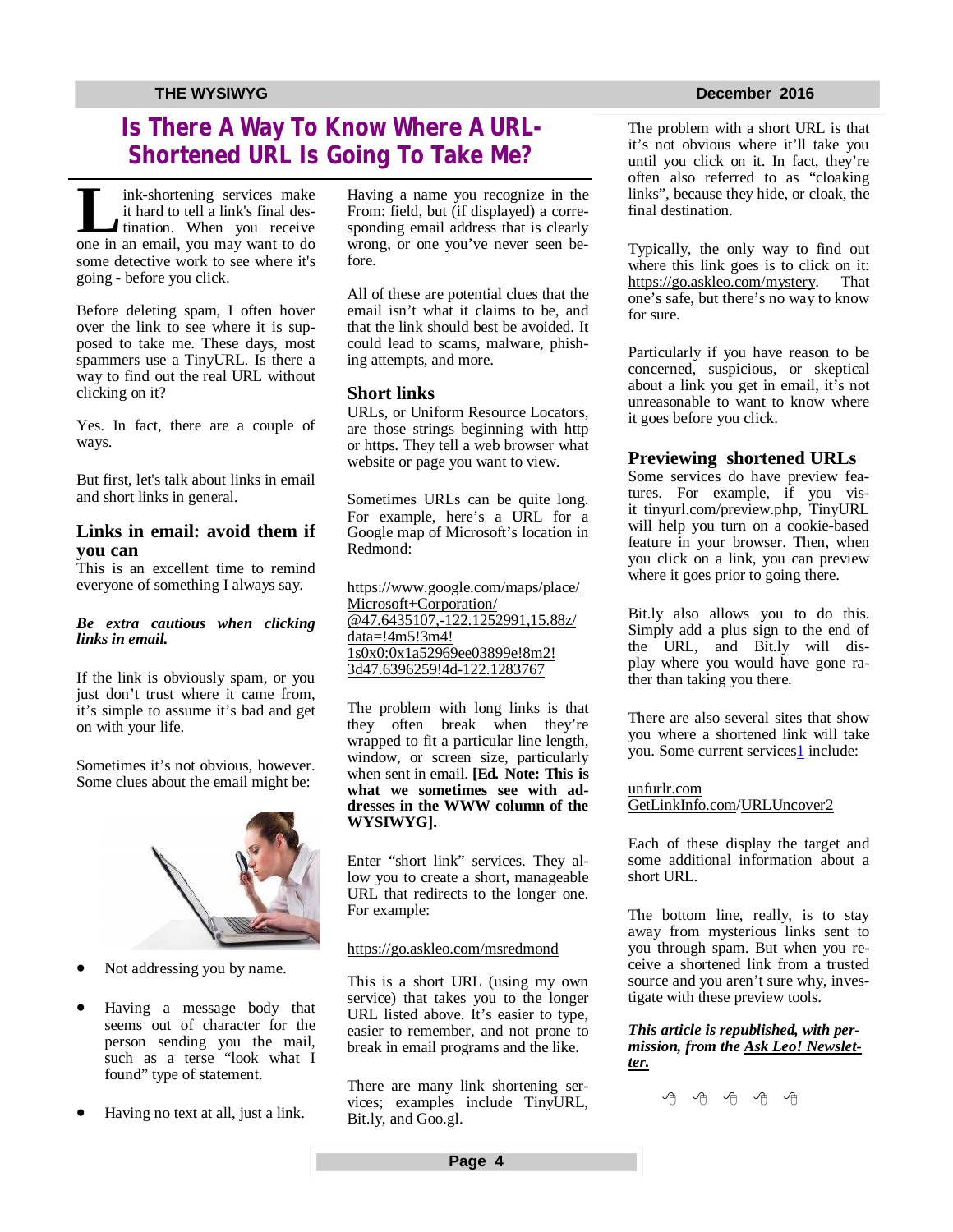### **Update Upsets** *by Greg Skalka, Under the Computer Hood User Group [www.uchug.org](http://www.uchug.org) [president@uchug.org](mailto:president@uchug.org)*

**M** ore and more of the things<br>we own and use require up-<br>quire updating more and more. When ore and more of the things we own and use require updates, and a lot of them reyou think of updates, computers typically come to mind first, but so many other products now allow or require updates that keeping them current can seem overwhelming. Updates can be beneficial to insure safety or improve performance, but there are darker sides to this seemingly perpetual updating as well.

It used to be that the product you bought was the product you had, and updates were only for the correction of serious health and safety issues. When changing the product meant physical manipulation of the product's hardware parts, updates were costly to the manufacturers and usually had to be mandated by law to correct some serious safety error on their part. Mandatory Federal product recalls of automobiles for safety issues were the only way to get problems like gas tanks that ruptured when rear-ended or seat belts that became unbuckled in a crash corrected, so that innocent consumers were not further endangered. Sometimes the nature of the problem and the difficulty in making an update meant the product had to be returned or discarded, as there was no economical way to correct the hazard (a toy with small parts that represented a choking hazard for a small child, for example). While these kinds of hazards and the update of product hardware still occur all too often today, the age of computers changed the paradigm of product updates.

The personal computer was perhaps the first consumer product whose functionality was less defined by the hardware you bought as the programming it could contain. Since this programming came in the form of firmware (in addon peripherals) and software that could be purchased later, the computer as a product was a work in progress. Just as functions could be added easily, corrections to existing capabilities could be made without onerous efforts. Most updates could be, and usually were required to be installed by the owner, and this became the norm for computers.

There are many levels of updating possible in a personal computer, and some are typically overlooked by the owners (until something goes wrong). At the lowest lever, the computer's BIOS, or Basic Input-Output System, can often be updated. This is considered firmware (or microcode), which is programming stored in a semi-permanent manner on a nonvolatile memory device in hardware (firmware is software that is not easily erased). In the computer, it is the BIOS code that provides the computer a way to understand the components it contains and how to use them in a general manner. BIOS developers often provide updates to their products to correct hardware compatibility issues and other errors; these updates are downloaded from their web site (perhaps also hosted on the computer manufacturer's site) as a file, and a special programming procedure is typically required to replace the old BIOS file in hardware with a new one. Things can get messed up if you don't follow the update instructions or if you install an inappropriate BIOS file.

The next level of programming in the computer is the operating system; the BIOS helps load this software from a hard drive (or solid-state drive) when booting. Whether you use Windows, Chrome OS, Apple Mac OS or a Linux variant, your OS will require periodic updates to stay current and secure. The amount of control you have over this depends on the OS and the update settings it allows. Chrome automatically installs updates without exception; Windows provides a lot of flexibility in when and if updates are applied.

A third level of programming related to the hardware is device drivers, which apply to internal computer hardware or external connected devices. These drivers also get updated periodically as compatibility issues arise, though most users don't concern themselves with them as long as everything is working.

The final level of programming is the application or program software. Users of Microsoft Office products probably know about program updates to Word and other programs to fix bugs and close security gaps. Updates to other popular applications may be out there, but since they may not be as well advertised by the software vendors, users may not consider any are needed. TurboTax is one program I use that always checks for updates when it starts up; these update both the program and the tax forms it uses.

The ease of updating our technology through software can unfortunately create a culture of incomplete or insufficiently tested products. Manufacturers can rush computers and software to market, knowing that they can provide updates on their web sites later to solve their problems.

When the microprocessor spread from the computer to other products, the software update became the benefit and the bane of these devices as well. In addition to our computers and laptops, we must update our tablets and smart phones as well. My auto navigation GPS receiver can be connected to the manufacturer's web site through a PC (and the Internet) to allow its firmware programming to be updated. It can also download updated mapping information. Many consumer products connected to the Internet, like smart televisions, can require periodic software updates. The IoT, or Internet of Things, will bring a lot more devices in our homes connected to the web, and a lot more update opportunities.

Like many users of technology, I have a love-hate relationship with updates. I do want my devices to be as protected as possible from hackers, so I want known vulnerabilities patched as soon as is possible. I do like new features (when I am expecting them) and I like broken features to be fixed. I don't like updates that provide unexpected changes to my user experience, or that cause a previously working device or application to crash. I also don't like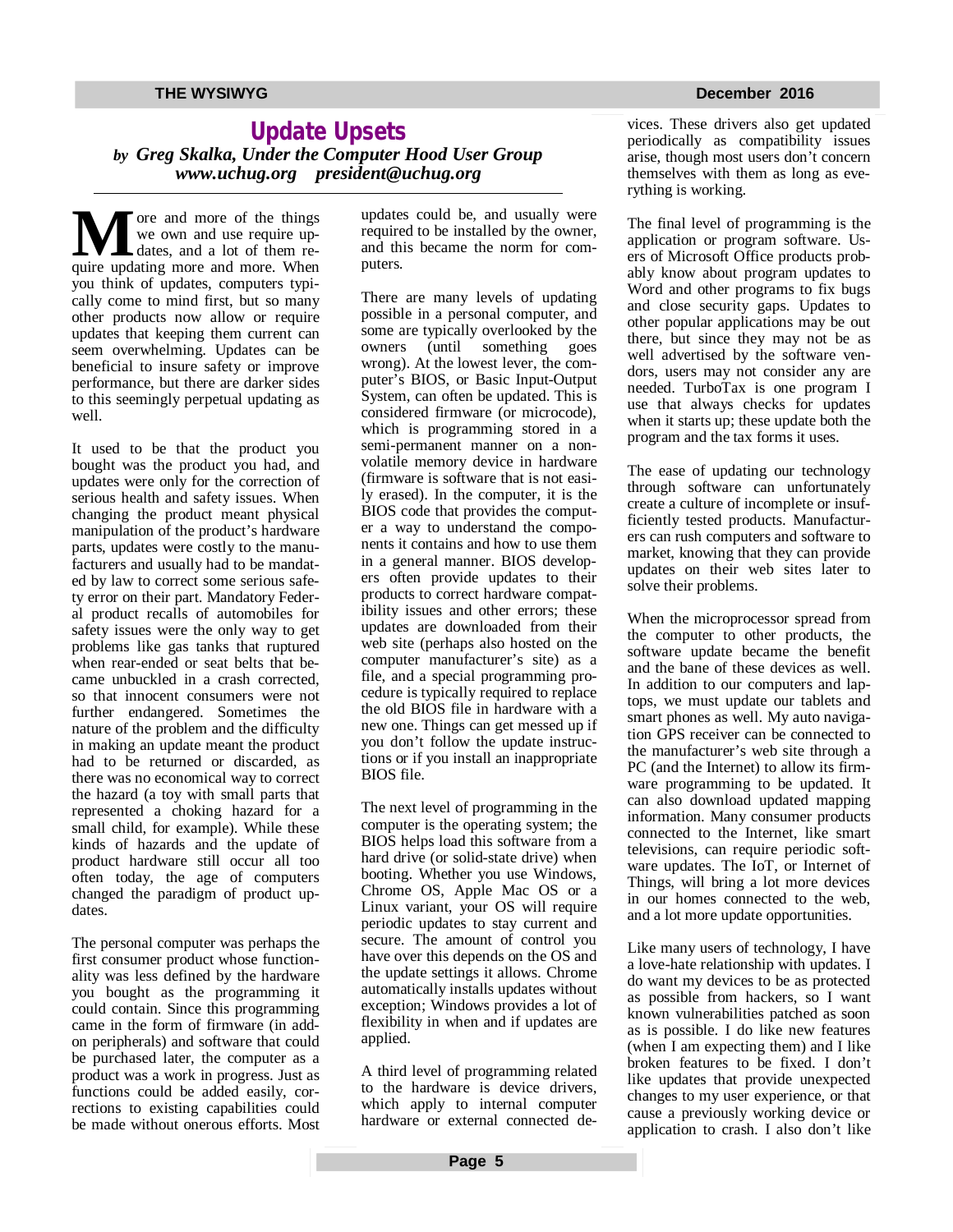being locked out of the use of my device while a long and unexpected update takes place. I dread the times I'm in a hurry to turn off my laptop and take it somewhere, and as Windows starts shutting down, it says "Updates in progress - Do not shut down your computer". What I want is full control of the update process, something the vendors are not always willing to give.

I have a Chromebook, and am always apprehensive when I see the little up arrow in the lower right corner of the screen that indicates an update is in progress. Google forces Chrome users to take whatever updates it provides, when it provides them. It never says not to shut down, so I disregard the update arrow, trusting Google to work things out and keep my Chromebook protected and operational.

In that regard Microsoft gets a bad rap, as though they generate tons of updates for their software, they do allow a lot of control of the process. I have Windows set to check for updates, but let me choose whether to download and install them. This is supposed to allow me to delay the update until I'm ready, but it still sometimes surprises me. I've had some problem updates at times, and have had to call Microsoft (yes, they provide free phone support for failed updates) when an update resulted in an error message.

I've also found Microsoft updates don't always know best. I recently had two new computers to set up, and spent a few days getting them updated initially. I am embarrassed to admit that one was a new Lenovo desktop computer that I'd bought for myself two years ago but had never gotten around to setting up. The other was a recent purchase by my dad (an HP desktop) that I offered to set up for my mom.

When I plugged everything in to run my new Lenovo, I knew I'd be in for a wait, as there were probably a lot of accumulated updates over the last two years. After asking Windows to check for updates, it took several hours before it came back with 211 important updates that were needed. I let it download and install them, but progress was slow and I had to let it continue overnight.

When I got up the next morning, it was waiting to reboot after the update installation. I let it reboot and went downstairs for breakfast. When I came back, it said something like: "Failed to configure Windows updates - reverting changes". It had some problem and wanted to undo all 211 updates. I let it go back to its previous state, and it again asked to try these 211 updates. I'd seen things like this before, where Windows seemed to choke on too many updates all at once. I selected only the first 40, and those installed successfully. I repeated with another 40, and another, until no more updates were shown to be needed. Unfortu-

nately, this took several days to resolve.

My dad's HP PC was much quicker to update, as it was much newer. Windows only reported 34 important updates, and I was able to run it through the three update cycles needed to be current in just one day.

*This article has been obtained from APCUG with the author's permission for publication by APCUG member groups.*

A A A A A

## **Ad/Popup Blockers and the Internet Advertising War**

*by Mike Morris, Front Range PC Users Group, Fort Collins, CO <http://www.frpcug.org>[twriterext@gmail.com](mailto:twriterext@gmail.com)*

According to InfoWorld:

"The Web's basic business model - free content supported by advertising -- is badly broken"

"The Internet is at war with itself. An online arms race is pitting users against advertisers, publishers against the developers of ad and cookie blockers, and Apple against Google." Source: <http://www.infoworld.com/> article/3013565/web-browsers/ advertisers-versus-ad-blockers-race-to -internet-armageddon.html

Certainly Google derives most of its revenue from selling advertising. In 2015, that revenue was \$67.39 Billion (yes that's Billion with a B), according to statista.com. [\(http://www.statista.com/](http://www.statista.com/) statistics/266249/advertising-revenueof-google/).

That's about 90% of total revenue [\(http://www.investopedia.com/](http://www.investopedia.com/) articles/investing/020515/businessgoogle.asp).

See also <http://www.statista.com/> statistics/266471/distribution-ofgoogles-revenues-by-source/.

Not every company is doing as well as Google:

". . . Yahoo, despite claiming more than 800 million active users, hasn't been able to increase its ad revenue and may even be forced to sell off most of its assets."

". . . it's no accident that even the most successful news operations, including the New York Times, charge for access to their content. They were forced to." Source: <http://www.infoworld.com/> article/3013565/web-browsers/ advertisers-versus-ad-blockers-raceto-internet-armageddon.html

So you should not be surprised when you see ads, popup or otherwise, on any website to which you connect. Nor should you be surprised at the rapidly increasing "countermeasures" for those ads.

Internet ads are **NOT** just an annoyance. Those ads can contain some seriously malicious software, as the NY Times, BBC, NFL, etc. recently discovered:

"Major sites including New York Times and BBC hit by 'ransomware' malvertising" [\(https://](https://) [www.theguardian.com/](http://www.theguardian.com/) technology/2016/mar/16/major-sitesnew-york-times-bbc-ransomwaremalvertising - March 16th, 2016)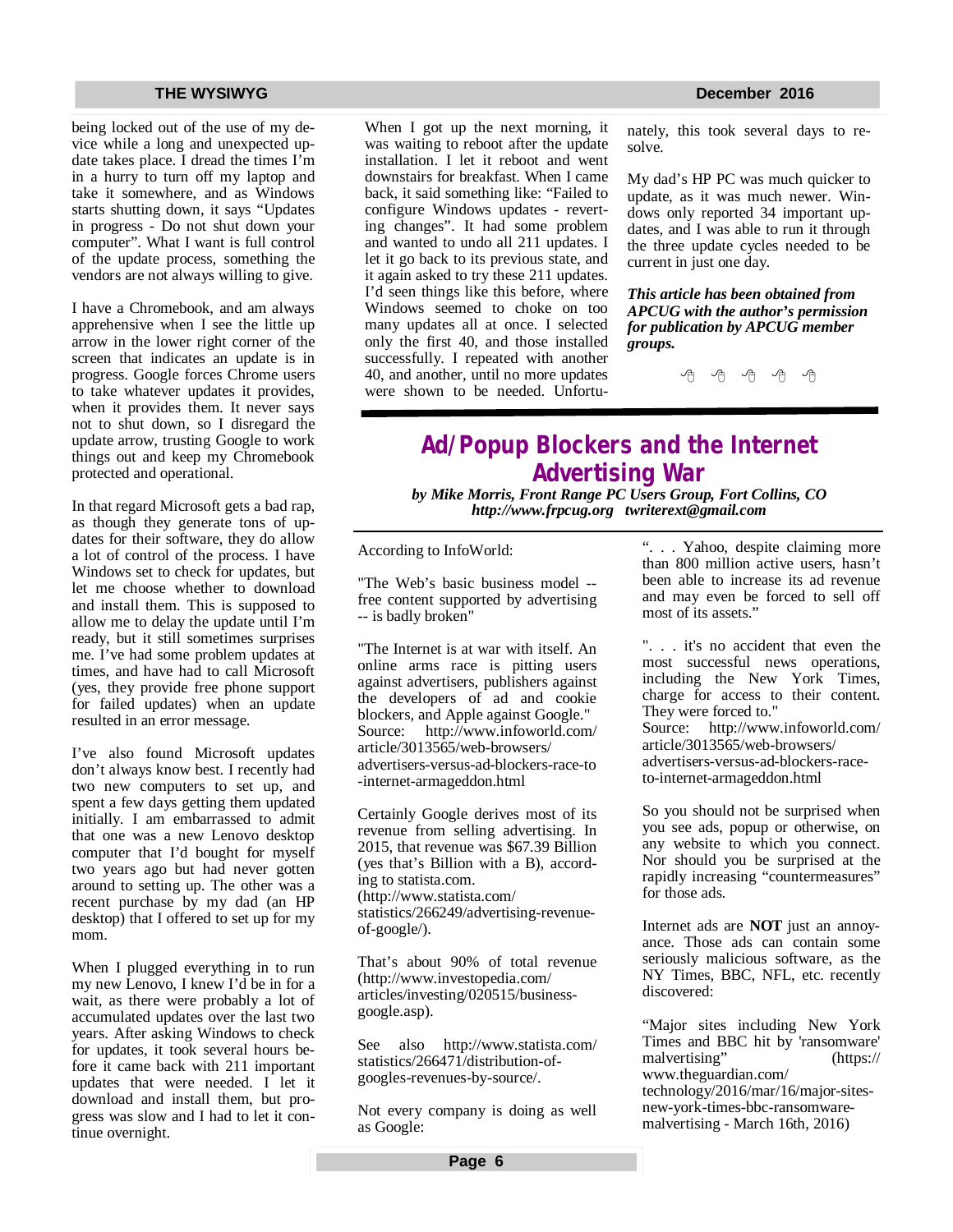"The malware was delivered through multiple ad networks, and used a number of vulnerabilities, including a recently-patched flaw in Microsoft's former Flash competitor Silverlight, which was discontinued in 2013."

Big-name sites hit by rash of malicious ads spreading crypto ransomware [\(http://arstechnica.com/](http://arstechnica.com/) security/2016/03/big-name-sites-hit-byrash-of-malicious-ads-spreading-cryptoransomware/ - March 15th, 2016)

Blocking internet ads has become a major industry. And note that this is a task that is separate from privacy issues and from making sure that you have upto-date security software on your computer.

Mobile users, who have a data limit, according to <https://en.wikipedia.org/> wiki/Ad\_blocking, can derive a financial benefit from ad blockers, since those ads consume data – especially when streaming audio and/or video

You can see why the use of these applications is growing rapidly. And the growth is, indeed, rapid:

"As of Q2 2015, 45 million Americans were using ad blockers. In a survey research study released Q2 2016, Meta-Facts reported 72 million Americans, 12.8 million adults in the UK, and 13.2 million adults in France were using ad blockers on their PCs, Smartphones, or Tablets."

Source: <https://en.wikipedia.org/wiki/> Ad\_blocking

Most browsers today offer some sort of ad blocking/popup blocking, although their effectiveness varies. See <https://> en.wikipedia.org/wiki/List\_of\_popup\_blocking\_software for a list of browsers and browser add-ons that provide ad blocking/popup blocking.

However, beware. Not all ad blockers block all ads. For example:

"Adblock Plus—possibly the most popular ad blocker on the Internet—is a business. . . . Adblock Plus doesn't block all ads, but rather operates what it calls an "acceptable ads" program, where ads that meet its criteria for things like placement, size, and distinction, are "whitelisted"—that is, if the company displaying the ads is willing to split the revenue gained by whitelisting with Adblock Plus. Companies can apply to have their sites whitelisted, but Adblock Plus has also reached out to some to solicit their business." Source: <http://> [www.wired.com/2016/03/heres-how](http://www.wired.com/2016/03/heres-how-)that-adblocker-youre-using-makesmoney/

#### **There are effective ad blockers:**

"... there are the ad blockers that block, well, nearly every ad and tracker. Privacy Badger, for example, is a nonprofit blocker operated by the Electronic Frontier Foundation that detects and blocks what it calls "nonconsensual tracking," or ads and trackers that follow you around from site to site, serving you up, say, an ad about sneakers in a banner after you browse the Nike site. In effect, if you use Privacy Badger, it prevents your browser from loading anything from third-parties that you haven't agreed to see. The EFF accepts donations (and coding help), but the site itself operates as a nonprofit."

Source: <http://> [www.wired.com/2016/03/heres-how](http://www.wired.com/2016/03/heres-how-)that-adblocker-youre-using-makesmoney/

I use ad blockers because I find the ads a significant annoyance and also because of the potential security problems associated with the ads. I generally use the Firefox and Chrome browsers. I have the following addons installed<sup>1</sup>:

### **Firefox:**

- Disconnect (prevents tracking browsing/search history – see <https://disconnect.me/>for more information)
- HTTPS-Everywhere (from Wikipedia [\(https://en.wikipedia.org/](https://en.wikipedia.org/) wiki/HTTPS\_Everywhere): ". . . automatically makes websites use the more secure HTTPS connection instead of HTTP, if they support it.")
- No Script (". . . allows JavaScript, Java, Flash and other plugins to be executed only by trusted web sites of your choice (e.g. your online bank - see

#### **THE WYSIWYG DECEMBER 2016**

<https://noscript.net/> for more information.")

- Privacy Badger (". . . blocks advertisements and tracking cookies that do not respect the Do Not Track setting in a user's web<br>browser." See https:// browser." en.wikipedia.org/wiki/ Privacy\_Badger for more information)
- uBlock Origin (provides contentfiltering and ad-blocking. See <https://en.wikipedia.org/wiki/> UBlock\_Origin for more information)

#### **Chrome:**

- **Disconnect**
- HTTPS-Everywhere
- Privacy Badger
- uBlock Origin

When using these add-ons, it is important to remember TANSTAAFL:

#### **There Ain't No Such Thing As A Free Lunch**

With browser add-ons installed, you may find that you cannot connect to a website of interest. Or, at least, nothing from the website will be displayed when you connect. If it is a website that you do, in fact, want to access, check the add-on settings/ features for a temporary disable feature. Or, you may have to temporarily disable the add-on to view the website.

With an up-to-date operating system, up-to-date security software and browser ad blocker add-ons, there is a reasonable chance you will be able to keep your computer secure and free from malicious software.

**However, you must still remember to backup at least your important data:** financial info, photos, music and any other documents.

*This article has been obtained from APCUG with the author's permission for publication by APCUG member groups.*

— √मे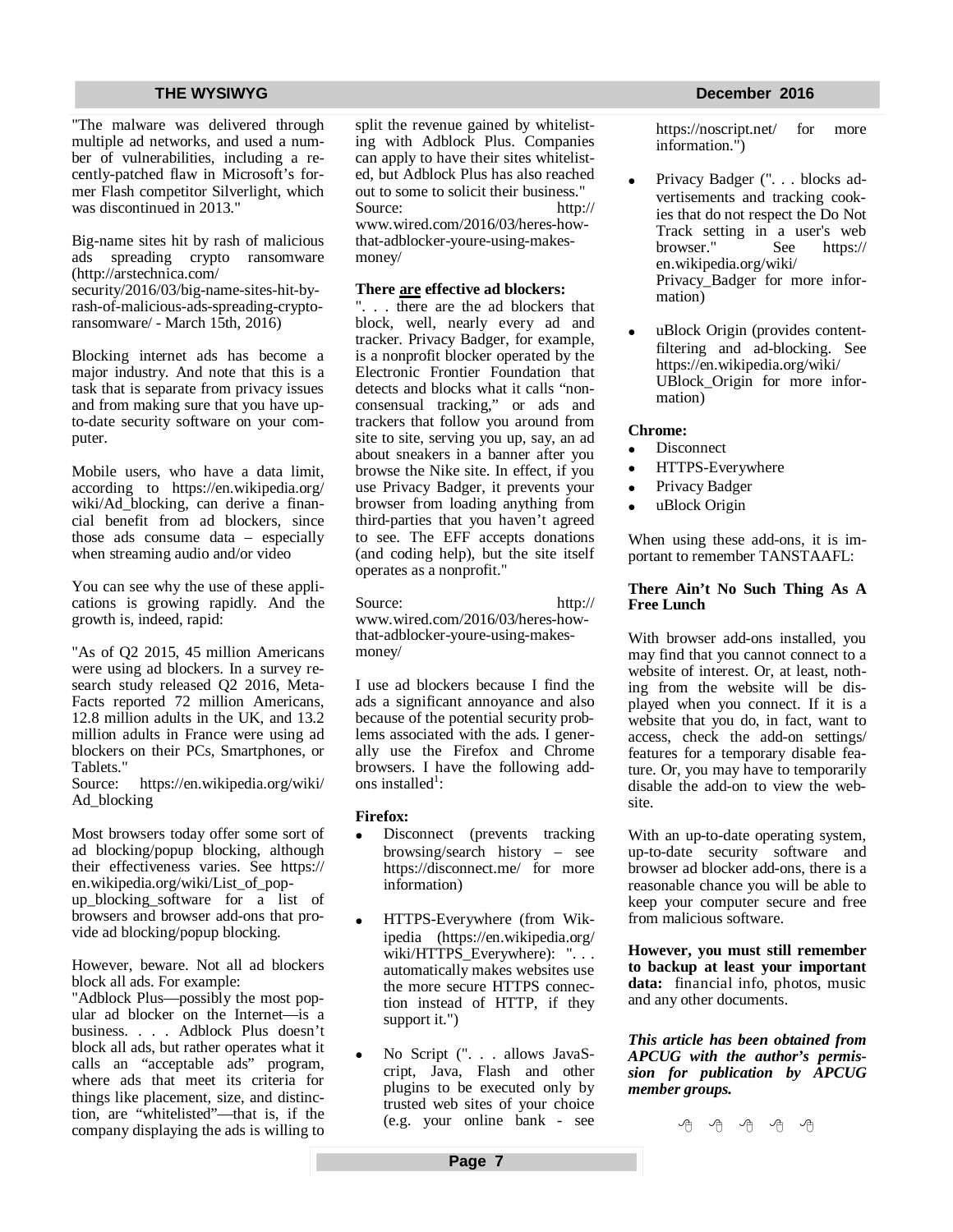### **PDF File Type — What And Why?** *by Phil Sorrentino, Contributing Writer, The Computer Club, Florida http://scccomputerclub.org / Philsorr.wordpress.com [philsorr@yahoo.com](mailto:philsorr@yahoo.com)*

**T**be Portable Document File<br>
(.pdf) file type has been<br>
around since 1993 when Ado-<br>
be Systems made the specification he Portable Document File (.pdf) file type has been around since 1993 when Adoavailable to all, free of charge. However, PDF was initially a proprietary format, controlled by Adobe, until it was officially released as an Open Standard in 2008. Since then it has been controlled by a committee of volunteer experts who are part of the International Organization for Standardization. The .pdf file type was developed as a way to share documents that would include text, formatting, and inline images, among computer users of different types of computers from different companies (PCs, Apple, IBM, Sun, anyone remember DEC?). The PDF standard endeavors to present documents in a consistent manner that is independent of application software, hardware and operating system. The .pdf file type, by its very nature and name - Portable, was intended to be a file that could be a complex of text, graphics and so on, and be easily shared by people who didn't have the same hardware or software. So, the real benefit was that the file would look exactly the same when displayed on all different types of computer systems.

Each .pdf file encapsulates a complete description of a document, including text, fonts, graphics, forms, annotations, outlines, and other information needed to display the file. .pdf files can also contain links, buttons, audio, video, and business logic; and where security is important, they can be password protected. So a .pdf file can end up as a pretty big file. (When I was almost finished with this article I saved it as a .doc and a .pdf. The .doc was 36KB, and the .pdf was 106KB. I also looked at a PowerPoint presentation, 127 slides with lots of graphics; it was 11.5MB saved as .ppt, and 32.4MB saved as .pdf. Finally, I saved a fairly large Excel spreadsheet (125 rows, with columns that went out to column AT, with quite a few calculations within the spreadsheet), which was 157K saved as .xls and 475 KB as .pdf. So from that limited testing it looks like the .pdf will be about 3 times the native applications size.)

.pdf files can easily be viewed on your computer using a free PDF Reader from Adobe called "Acrobat Reader DC". A mobile "Acrobat Reader DC" App is also available, free, for your Smartphone or Tablet. And for Windows 10 users, who are also Microsoft Office owners, PDFs can now be created from the Office Apps, Word, Excel, and PowerPoint. (By the way, you may have seen a reference to an .xps file type along with .pdf. The .xps file type is Microsoft's alternative to .pdf. It was introduced with Windows Vista but never attracted much of a following. Of the two, the .pdf format is the preferred choice.)

At this point in computer evolution, .pdf files can be opened by just about every major operating system (Windows 7, 10, OS X, iOS, Android) and can be used by many different applications. In addition, the majority of modern web browsers (Chrome, Edge, and Firefox) allow .pdf files to be read without the use of an external application, making them easy to use in web applications. (Though the literature doesn't give these internal PDF readers much of a good review; and advice on how to replace the internal PDF reader is easily found.) Also, Mobile Operating Systems (Android, iOS) are including PDF readers, making the PDF format almost universally useable. (This can't be said of any other file type; even though we all may be familiar with Microsoft's Word format (.doc), this format can only be used by a limited number of applications.)

There are hundreds of file types on a typical computer, and that you can inspect and change the association between a file type and the program that uses that file type, using the Control Panel. ("Default Programs", followed by "associate a file type or protocol with a program.") So, you have

#### **THE WYSIWYG DECEMBER 2016**

to have a program on your computer that knows how to use the .pdf file type. If you are having trouble opening a .pdf document, you probably don't have a program that knows how to use the .pdf file type, on your machine. If this is your situation, consider getting the free Adobe Reader, from the Adobe website, http:// [www.adobe.com](http://www.adobe.com) .

Normally, .pdf files cannot be modified by the user, making these files perfect for use by an "end user", i.e., someone who needs the content of the file without being able to modify the file contents. In other words the file was not intended to be changed, once it was created or "published". So, originally there was no way to change a .pdf file without using the very expensive PDF Creator software from Adobe (or lesser expensive PDF creation software from Foxit). However, there are situations where it makes sense to change the contents of a received .pdf file, like "if you need to fill in some information on a PDF form".

"PDF to Word" conversion websites like "PDF Converter", "PDF to Word" or "PDF Online" are websites that advertise that will do the conversion for free. (Google "free pdf to word" and you'll see many possibilities.) Also, you could try "free document converter" found at [www.hellopdf.com](http://www.hellopdf.com) . I haven't any experience with these, but the literature claims they work as indicated. And, for those of you who need to do a lot of these conversions, Adobe offers "Adobe Acrobat DC" for about \$15/month or you could buy it for around \$200. There must be a large enough number of people who need to convert .pdf files to .doc files because when I Googled "pdf to word", I was pointed to many websites that could supposedly help me in my quest. There even was a YouTube video that indicated that you could upload a .pdf file to Google drive, (yes, you'll probably need a Google Drive account), and then download it as a word (.doc) document. When I tried it on a pretty simple PDF, the conversion didn't seem to preserve a lot of the formatting, so it didn't look like it would be acceptable, at all, on a more complex document. I haven't had the occasion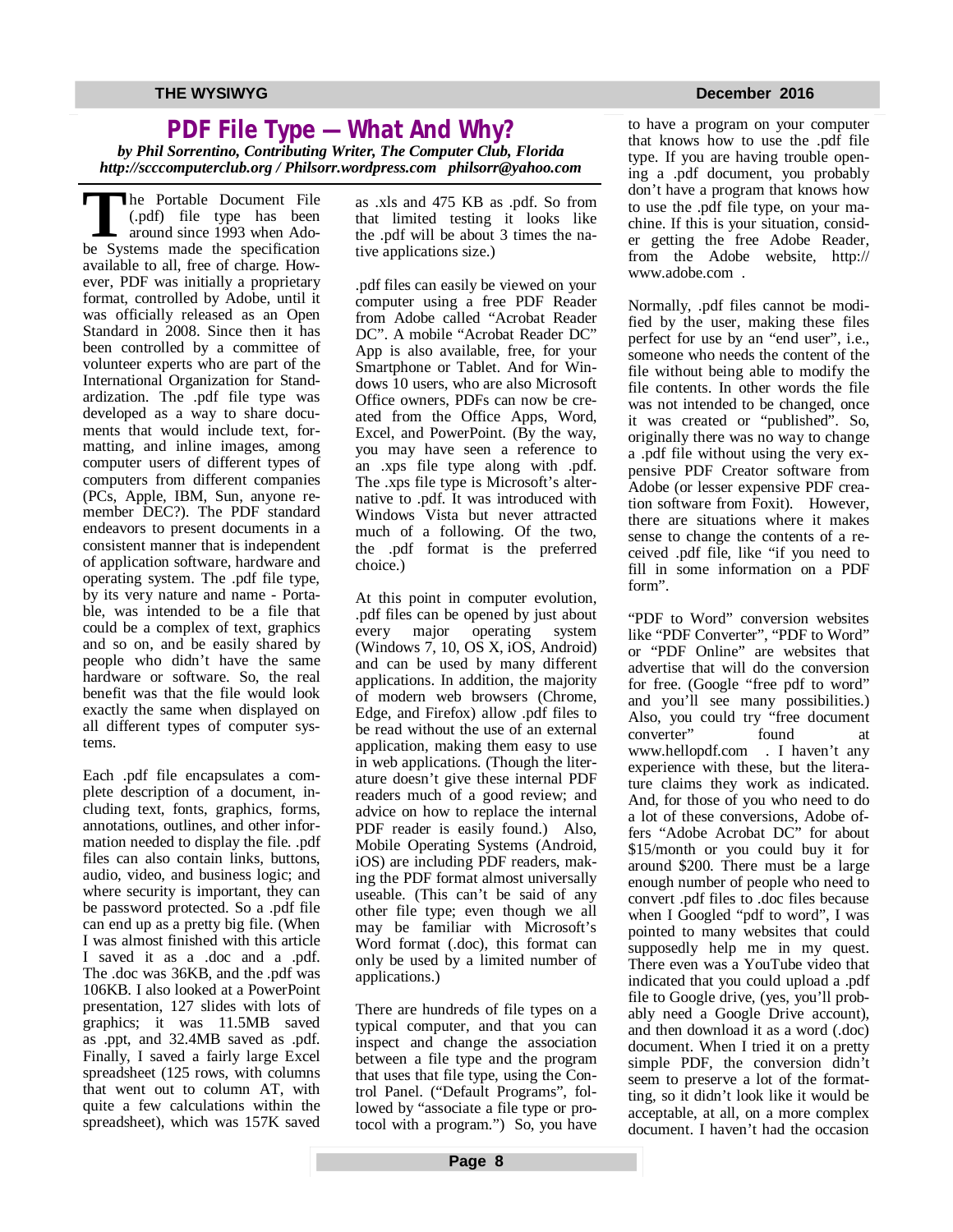to need to convert a document, but if the situation ever arises I'm sure I'll be able to get it done, though I just might have to go to the lab and get some help from one of the very able and helpful monitors. So, when all is said and done, the PDF standard is deeply ingrained in modern computing because it allows a single file to provide a display that looks the same on all different types of computers.

*This article has been obtained from APCUG with the author's permission for publication by APCUG member groups.*

丹 丹 丹 丹

## **My Experience With Windows 10**

by Jim Cerny, Columnist, Sarasota TUG, FL [www.thestug.org](http://www.thestug.org) / [jimcerny123@gmail.com](mailto:jimcerny123@gmail.com)

**Y**merged a lot of time<br>
researching all about Win-<br>
net and what I have found is really too  $\overline{Z}$  ou can spend a lot of time researching all about Windows 10 (Win10) on the intermuch information, more information than I need or would use. There are countless videos on the internet about downloading Win10 (and installing it) and about the many changes from Windows 7 and 8. I hope my one story here relating my experience may be useful to many of you who are considering going to Win10.

In my case, my five-year-old Toshiba laptop needed to be replaced even though it was working just fine. My thought was that it is much easier to migrate to a new computer while your old computer is still working -- it is so much easier to transfer your files, etc. So, my path to Win10 was to get it on a new computer and not "upgrade" my old computer to it. Perhaps that would be something for you to consider as well. It would avoid any upgrade issues. It turns out that I bought another Toshiba laptop on sale for around \$350. It should have all the memory and processing speed I need.

After using Win10 for several weeks, I have found that I can do what I used to do on Win7 easily. It has always been a sore spot with me that upgrades change too many things and you are faced with a whole new look and not a clue where to find things. This makes me frustrated that I cannot do today what I did yesterday using the previous version. Well, my "learning curve" to Win10 was the shortest and easiest I experienced in a long time. All my software programs were installed on my new computer and they all worked. This may not be true for everyone.

But I did have a few issues and here they are:

My worst issue was that my new computer could not stay connected to my Wi-Fi modem even though I was using it in the same place. After moving around my laptop I found that the Wi-Fi range was reduced to only about 20 to 25 feet. I called Verizon, my internet provider, and they sent me a new modem but I still had the same short-range. So I went and purchased a "range extender" which I placed halfway between my modem and my computer and, so far, it is working all right. I noticed that the Wi-Fi signal strength is not consistent – that is, the signal strength can still vary from strong to weak. After talking to Verizon and Toshiba, I still do not know if this is an issue with Win10 or my laptop.

The next issue for me was that I could not easily put icons on my desktop screen. It seems that Win10 is discouraging me from using icons on my desktop as my preferred way to start programs or apps. Using Google I learned that I still can put icons (shortcuts) on my desktop but to do so I have to search for the program and go to where the program actually is on my computer and then I can "drag" an icon of the program to my desktop. You cannot "drag" a program or app icon from the all apps list. Win10 seems to want you to search for the program or app you want to open or to use the Start Menu "all apps" option. Of course you can easily drag an app or a pro-

gram from the all apps list to your "tile screen" or the taskbar. [**Ed note - just drag the icon from the start menu to the desktop. The program leaves the icon in the start menu, and copies it to the desktop.]**

As a minor issue, I noticed whenever I plugged in an external flash drive I saw TWO entries for that drive (same letter) in File Manager. The two entries are exactly the same and I do not know why Windows puts them in the device list twice. I Googled this and the consensus of the comments was that Microsoft should fix this in a future update.

You could spend your lifetime learning all there is to learn about Win10, but I wanted to end this article with something positive. In Win10, when you double-click on a photo file to open it, it opens in a new viewer app which, unlike the old Win7 photo viewer, allows you to edit the photo in many ways, including brightness, lighting, contrast, etc. Since I am not a professional photographer, I do not think I will need a separate program anymore to change or edit my photos. I like that.

So do not be scared of Win10. It does not have the uncomfortable changes that many experienced going from Win7 to Win8. By buying a new computer I skipped Win8 completely and so far I am glad I did.

*This article has been obtained from APCUG with the author's permission for publication by APCUG member groups.*

个 个 个 个

## **Club Record Changes**

To update your e-mail add<br>phone number, etc., please<br>-mail the club secretary at:<br>retary@SterlingHeightsComputer o update your e-mail address, phone number, etc., please e -mail the club secretary at: Sec-Club.org. Using this address will provide the smoothest and quickest venue for any changes.

平 平 平 平 平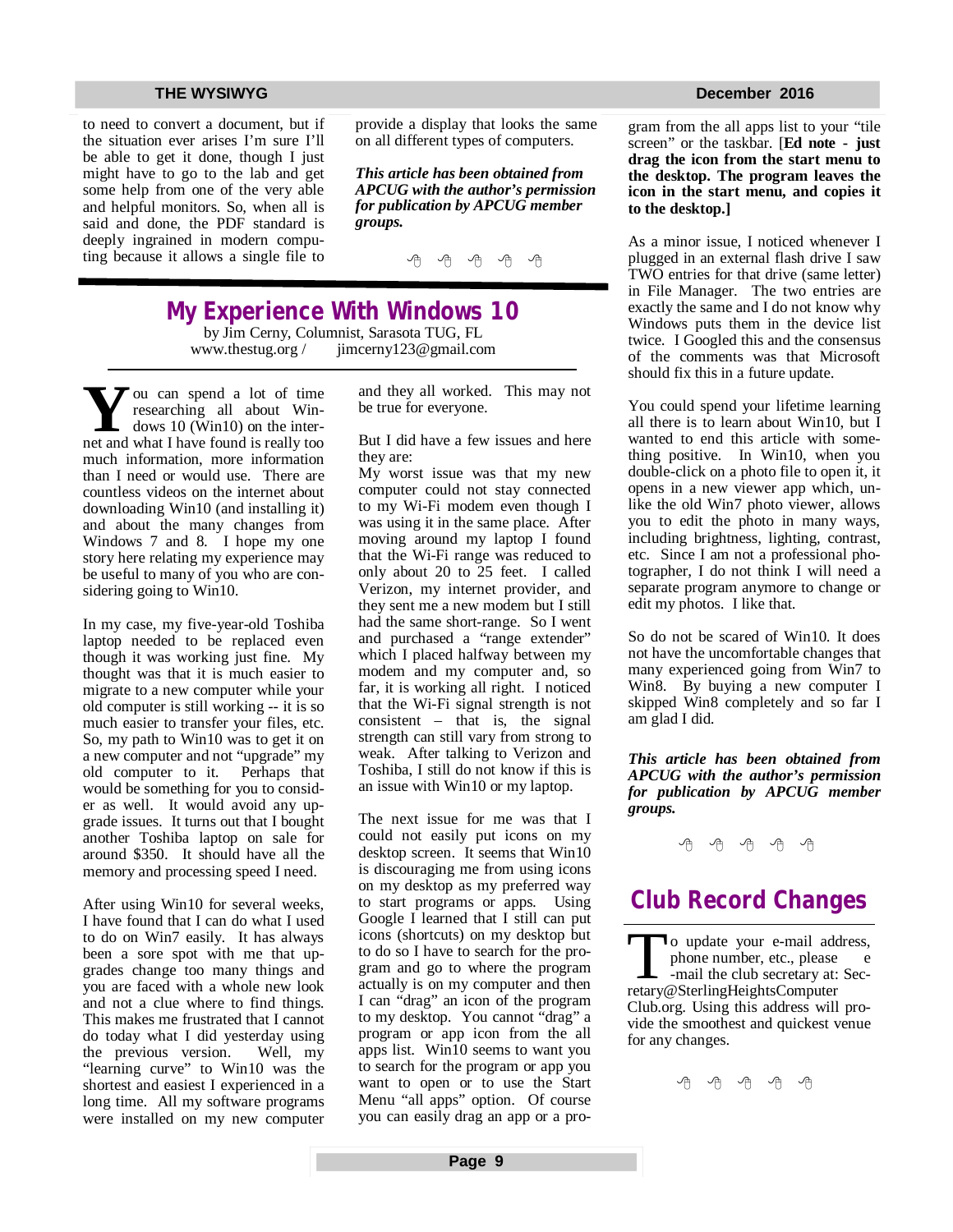## **Backing Up Using Windows File History**

*by Tom Burt, Sun City Summerlin Computer Club, NV http://www.scscc.club/* 

It can't be stressed enough that<br>
computer users need to back up<br>
their PC's data files regularly.<br>
Without backups, the inevitable failure t can't be stressed enough that computer users need to back up their PC's data files regularly. of a PC's disk drive means that all that data becomes lost permanently. A backup regimen usually includes some kind of full clone or image process that makes a complete backup of everything on the hard drive. However, full backups are time-consuming and so are not convenient to perform every day or even every week. Also, in a full backup, probably 95% of the data being backed up has not changed since the last backup.

To complement the full backup process, it would be nice to have a facility that automatically backs up just those files that have changed within a designated set of folders. Enter Windows File History. File History appeared in Windows 8 and has been improved in Windows 10. Its ancestry goes back to Windows XP's little known or used Volume Shadow Copy feature. File History makes regular backup copies of files in a designated set of folders to a designated backup drive. Commonly, the backup drive is an external hard drive, a USB flash drive or a folder on another PC on your network. Generally, you will want to leave this backup drive plugged in continually.

File History has to be turned on and a backup location has to be designated. To get started, go to the File History Settings via the Control Panel. The screen copy shown on this page is from Windows 8.1, but the screen from Windows 10 is similar. Plug in the desired external hard drive or flash drive, or create a Mapped drive to a network share on another PC. In my case, I am using a 64GB USB 3.0 flash drive as the backup drive.

Click the "Turn On" button and specify the drive letter of your backup drive. Then click the "Advanced Settings" button and review the detailed settings for how often the backup runs, the size of the offline cache (space on the regular PC hard drive used to save copies if the backup drive is not plugged in) and conditions on how long to keep backup versions of files.

File History takes care of backing up files in my "profile folder" that change frequently, such as saved emails, Internet favorites, contents of "My Documents" and other libraries. In Windows 8.1, you can add other folders as libraries and they will then get backed up. In Windows 10, File History was improved to allow you to specify an open-ended list of folders to include in the backup.

Each time a file in one of my "profile folders" changes, File History will create a new backup version of that file, also keeping previous backup versions. I set File History to keep saved versions until the backup drive gets full. File History will then automatically delete the oldest versions to make room for new backups.

The File History backup drive is visible in the File Explorer, just like any other drive. Let's say you've accidentally deleted a file within one of the folders File History is backing up and then you also emptied the recycle bin. You can start File History and then click "Restore personal files" (see the first screen shot above) to find that file on

| $\hat{\mathbf{G}}$                           | <b>File History</b>                                                                                               | ×                |
|----------------------------------------------|-------------------------------------------------------------------------------------------------------------------|------------------|
| (4                                           | ← Control Panel > All Control Panel Items > File History<br>$\times$ C<br>Search Control Panel                    | Q                |
| <b>Eile</b><br>Help<br>Tools<br>Edit<br>View |                                                                                                                   |                  |
| <b>Control Panel Home</b>                    | Keep a history of your files                                                                                      | $\boldsymbol{a}$ |
| Restore personal files                       | File History saves copies of your files so you can get them back if they're lost or damaged.                      |                  |
| Select drive                                 | File History is on                                                                                                |                  |
| <b>Exclude folders</b><br>Advanced settings  | Libraries, Desktop, Contacts, Favorites, and OneDrive (only files available offline)<br>Copy files from:          |                  |
|                                              | Copy files to:<br>TOMBURT4 (R:)<br>2.99 GB free of 57.8 GB<br>Files last copied on 12/24/2015 3:07 PM.<br>Run now |                  |
|                                              | Turn off                                                                                                          |                  |
| See also                                     |                                                                                                                   |                  |
| Recovery<br>System Image Backup              |                                                                                                                   |                  |



**Page 10**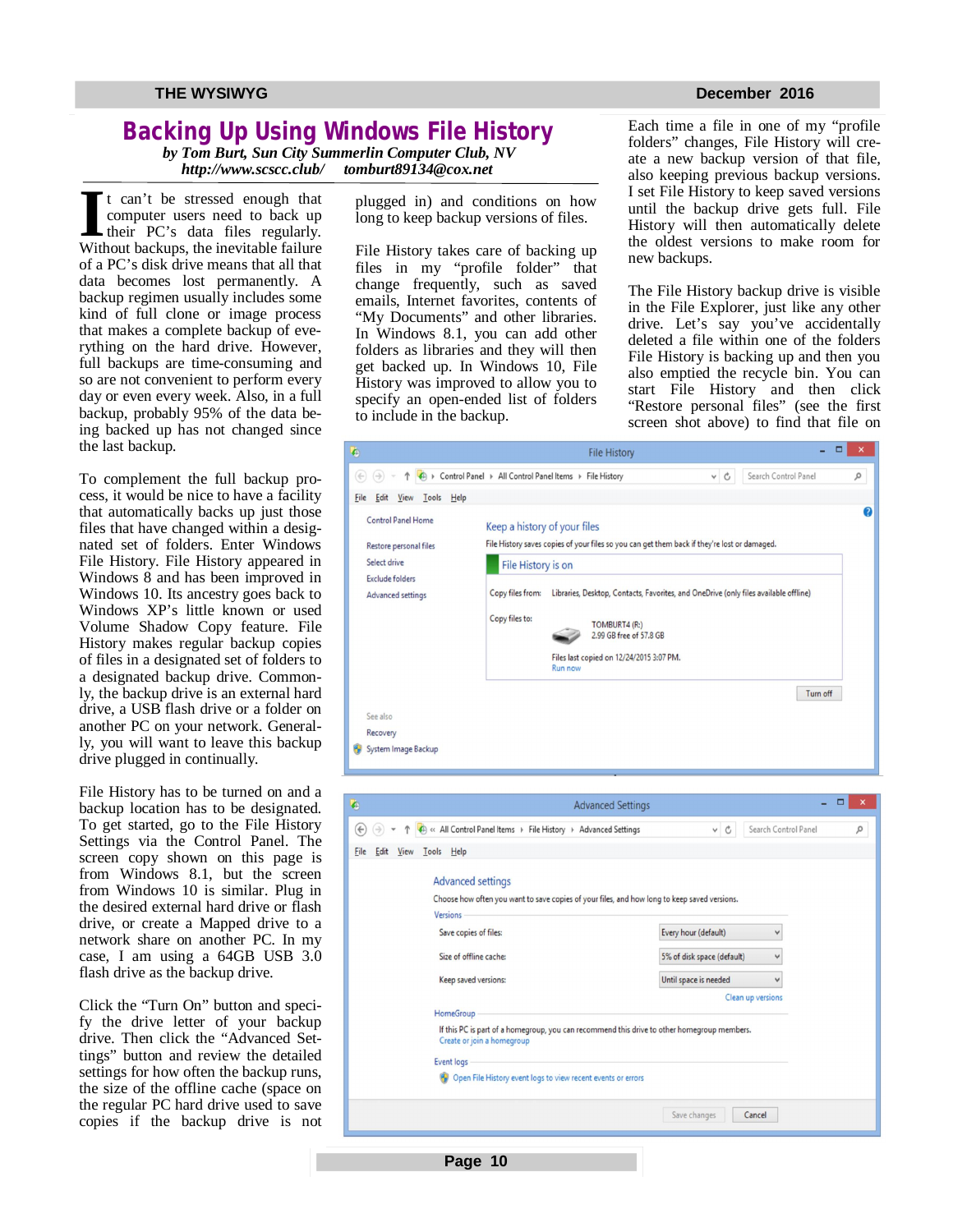#### **THE WYSIWYG December 2016**

the File History drive and copy it back to the original location. You might want to restore an earlier version of a file if the live version of the file gets damaged in some way (maybe you accidentally deleted a large paragraph in a Word document and saved it before you noticed).

This has been just a quick overview of File History. So far, I've been very happy with File History as an ongoing complement to my full system image backups. Once it's set up, it just quietly works in the background and I can be confident that ALL my data files are backed up to within the last hour.

*This article has been obtained from APCUG with the author's permission for publication by APCUG member groups.*

A A A A A

### **Are Automatic Updates A Good Thing?** *From the Ask Leo Newsletter <https://askleo.com>*

**U I**less you're willing to pay a lot of attention on a very regular basis, automatic updates are an important part of keeping your machine nless you're willing to pay a lot of attention on a very regular basis, automatic updates are an safe.

*"What are your thoughts on automatic updates? Windows updates, but also automatic updates for my spyware and antivirus programs. I have several and I have automatic updates turned on on all. Could this lead to problems by leaving my computer open to the net? "*

This one's easy: I *love* automatic updates.

Let me explain why, and how to make sure your automatic updates are safe and doing what you think they are.

I'll also explore one area where things have gotten worse instead of better over the years.

#### **Anti-malware: absolutely**

I *strongly* believe automatic updates for anti-malware tools are an *absolute must*. There are simply so many changes – quite literally every day, sometimes multiple times a day – that keeping them up to date is a must. Doing it automatically is by far the easiest and most reliable way.

The issue with anti-malware tools is what I call "the race". Those who create malware do so constantly. Antimalware tool vendors are always playing catch-up. They're constantly updating either their tools, or the databases

of malware information, so they can catch even the most recent threats.

Making sure your anti-malware tools have not only the most recent versions of software, but also the most up-to-date versions of the malware database, is critical to staying safe and secure.

Doing so automatically is by far the best approach when it comes to your security.

#### **Applications: yes, please**

I treat application updates somewhat differently. I want automatic *notification* of updates and new versions. This means:

- The update notification should be a true notification – not an every-so-often "do you want to check for updates now?" Automatically check it for me, and bother me only if there is something I should be aware of.
- The update notification should tell me what it is, and what it's going to do for me, including how important or critical the update might be – in terms I can understand.
- I should be able to choose to delay the update and be reminded to install it later. Updates can interfere with work in progress, or have other adverse impacts, so

allowing me to choose when they happen is important.

 I should also be able to choose not to install the update at all, at least until the next new update becomes available.

There are some software packages that offer everything I've described, and I really do appreciate them. Sadly, most offer incomplete mixtures of those features.

Most often, I *do* accept the updates.

I also believe that's exactly what the average user should do. You should not be required to understand what each individual update is about. In most cases, "just take 'em" is my general recommendation.



**Windows: Oh, Windows….**

Updates to the Windows operating system are a special case, and unfortunately not a good one. Windows update is a case of things getting worse, rather than better.

If you walk that list of functionality I want from applications, you'll note that the most recent versions of Windows fail miserably.

- There's no notification that updates are available. (Only that it's time to reboot after they've been installed.)
- There's almost no information about what the update includes,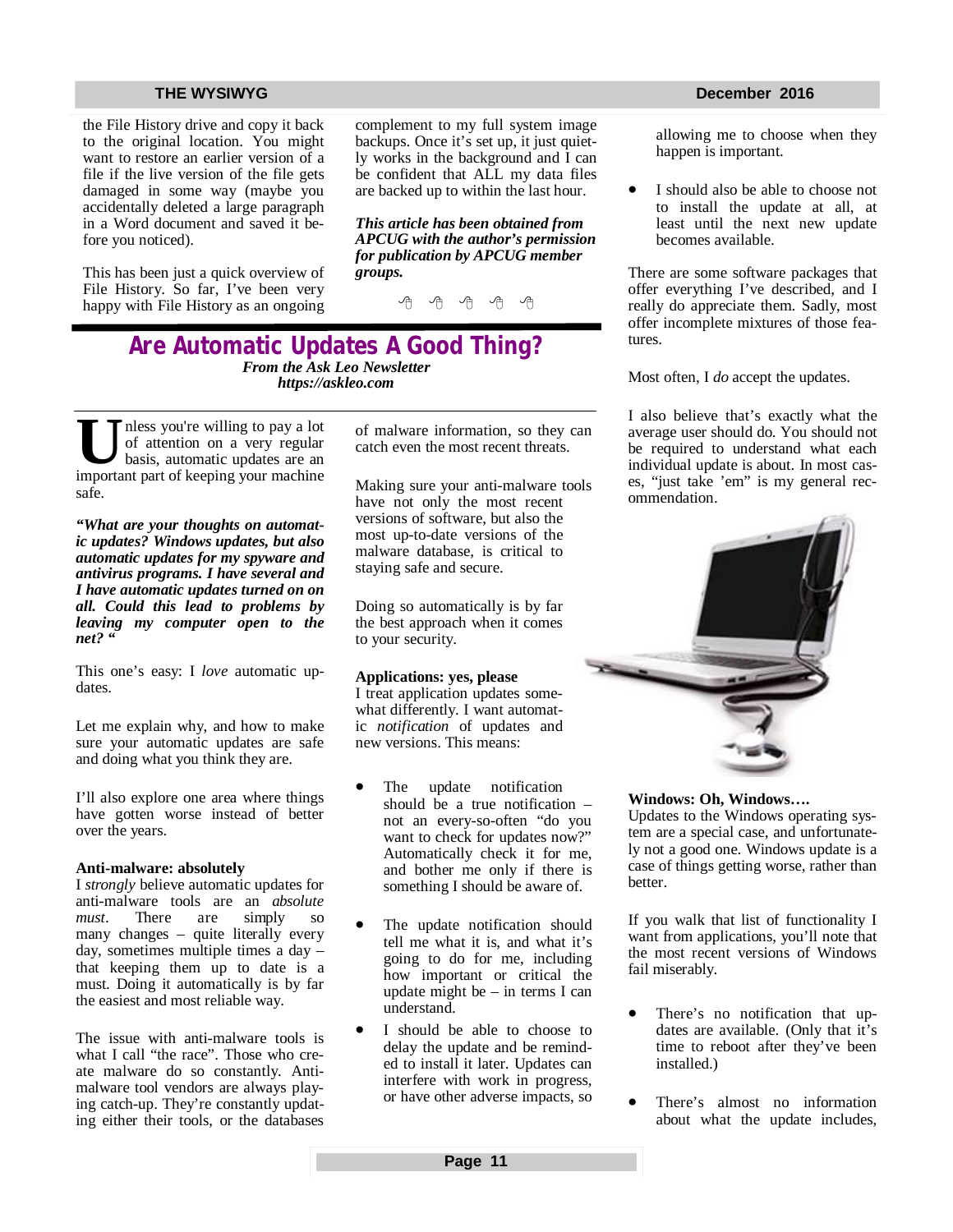and certainly not in language the average user can understand.

- The ability to delay an update has been severely crippled.
- The ability to avoid an update has been removed.

Windows has gone to the other extreme: you will take all updates as they're made available. Period. At best, you can set up a time window during which your machine won't reboot, to avoid those middle-of-a-presentation frustrations.

What's frustrating is that *in an ideal world, that would actually work*. But Windows has proven time and time again that we don't live in an ideal world. Updates can cause problems. Updates can happen at inopportune times. Updates can absolutely feel forced on you … because ultimately, they are.

Automatic updates are a good thing when they work, and work reliably. Windows has yet to achieve that bar.

#### **Automatic updates and security**

As for your concern about security, I'm not terribly concerned.

**If your dues are paid in the month they are due, as shown on the invoice the club sends, you automatically get an extra month of membership. This policy has been in effect for many years but newer members may not be aware of this "free month" policy.**

## **Member Ads**

<sup>ds</sup> are available free to SHCC members, and are limited to computer related items for non-commercial purposes. Any ad shall ds are available free to SHCC members, and are limited to computer related items for non be a maximum of twelve newsletter lines of text.

平 平 平 平 平

Most automatic updates are handled through the same mechanisms your web browser uses to visit web sites. The result is that for most instances, you're not "opening up" any additional vulnerabilities by enabling automatic updates. As long as you're dealing with reputable vendors, the chances of "automatically" downloading malware is next to zero.

You're at much greater risk if you're not behind a firewall, visit a malicious web site, or mistakenly click on an emailed attachment.

Or you don't take updates.

Sadly, Windows itself represents the biggest risk today, forcing you to take updates whether you're ready or not, and having a track record that makes that unfortunately risky. All I can recommend to protect yourself here is to make sure you're backing up regularly.

*This article is republished, with permission, from the Ask Leo! Newsletter.* 

A A A A A

## **SHCC Post Office Box**

A fter 9-11 some of the rules<br>have been changed concerning<br>changes are intended to make it more fter 9-11 some of the rules have been changed concerning **L** post office boxes. These difficult for persons using post office boxes to remain anonymous, at least to the post office. If you send anything to the club's PO box don't put a person's name on it. It's OK to use titles such as President, Treasurer, and such. If you use a person's name, your mail will sit at the post office until that person can get to the post office with ID and claim the mail. This just slows down your mail and inconveniences<br>the addressee addressee

A A A A A

### **The President's Pen**

#### *(Continued from page 3)*

information. For instance, I have all my passwords stored on the PC, but the data is on an encrypted drive so even if the PC or laptop is compromised, no one can get to the data, and it's not MS encryption with their built-in back door. Also I have backups.

I was talking with someone about this and they reminded me of MS Office 365 which is in between MS Office 2013 and MS Office 2016. MS Office 365 is cloud based and MS attempted to lease the suite to people for \$10 a month. You don't hear about MS Office 365 now do you? I guess MS didn't get the message or thought they could skirt around it in the new office suite.

So no cloud for me, no MS Office 2016 for me, no \$25 for me. The old adage stands, of "Buyer Beware".

This month is a presentation from Batteries Plus Bulbs just in time to be prepared for Christmas and the days after for all those battery requirements. This is an informative and relevant meeting topic for us all. See you Tuesday.

有 作 作

## **SHCC Emergency Cancellation**

**S** MCC is open and will not if MCC is **T** terling Heights Computer Club meets at Macomb Community College (MCC). We will meet if closed. MCC closure is announced with other school closings on many local TV and radio stations and on their web site. All members of SHCC have an email address. One of the SHCC officers will send an email to the addresses SHCC has on file alerting members to the event cancellation. If your email is broken, call an officer; don't leave a message, call another officer if you don't talk to someone live. It is your responsibility to keep the email address you have listed with SHCC current.

一个 一个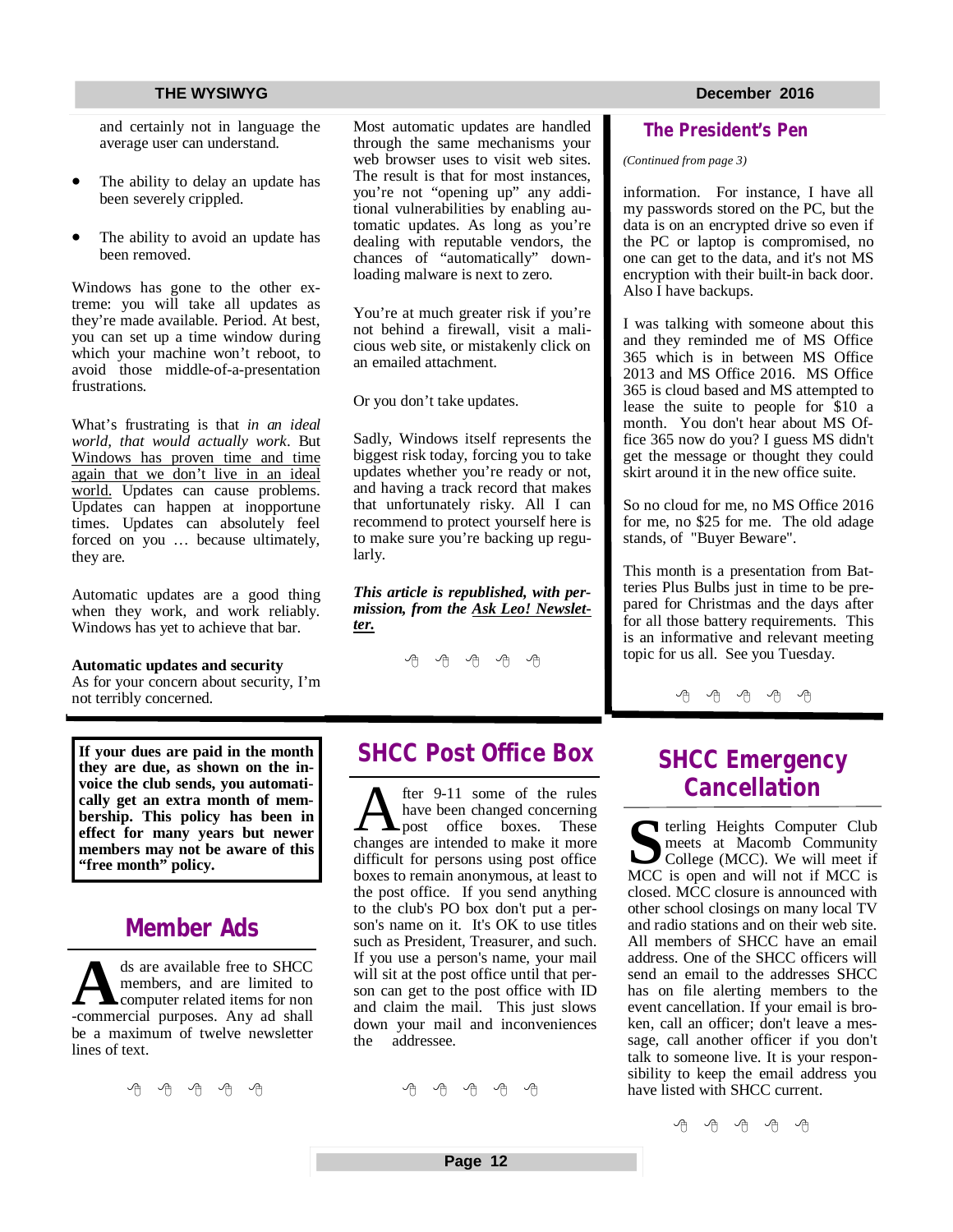## **WYSIWYG WEB WATCH (www)**

*by Paul Baecker* [webwatch@sterlingheightscomputerclub.org](mailto:webwatch@sterlingheightscomputerclub.org)



**This column attempts to locate sites containing valuable, amusing, and free content, with no overbearing pressure to purchase anything. Club members are encouraged to submit favorite sites (a description is optional) to the e-address noted above, for inclusion in a future WYSIWYG issue. Also check the SHCC web site ("Web Page Re-**

**views") for previous gems.** 

What is Safe Mode in Windows? What are the different types of Safe Mode?

[http://www.thewindowsclub.com/different-types-safe-mode](http://www.thewindowsclub.com/different-types-safe-mode-)windows/

Paranoid or prudent: Should you tape over your webcam? (Yes, says the FBI.) [http://cameras.reviewed.com/features/paranoid-or-prudent](http://cameras.reviewed.com/features/paranoid-or-prudent-)should-you-tape-over-your-webcam/

Making Windows screen shots using the Print Screen key (PrtScn) and other tools.

[https://davescomputertips.com/windows-10-quick-tips-fast](https://davescomputertips.com/windows-10-quick-tips-fast-)screenshots/

What are the ways malware can infect your Windows computer? What types of files carry virus and malware? [http://www.thewindowsclub.com/how-can-you-get](http://www.thewindowsclub.com/how-can-you-get-)computer-virus

Turn off the Windows Customer Experience program. [http://www.ghacks.net/2016/10/26/turn-off-the-windows](http://www.ghacks.net/2016/10/26/turn-off-the-windows-)customer-experience-program/

How to use a custom drop-down list for choices in Excel 2010 (as well as other versions). [https://davescomputertips.com/how-to-use-a-custom-drop](https://davescomputertips.com/how-to-use-a-custom-drop-)down-list-for-choices-in-excel-2010/

How to find all merged cells in an Excel worksheet. [https://davescomputertips.com/how-to-find-all-merged-cells](https://davescomputertips.com/how-to-find-all-merged-cells-)in-an-excel-worksheet/

DDoS Attack: How to identify vulnerable devices. How secure is yours? [https://davescomputertips.com/ddos-attack-how-to-identify](https://davescomputertips.com/ddos-attack-how-to-identify-)vulnerable-devices/

Fix Windows Explorer crashing. [https://davescomputertips.com/fix-windows-explorer](https://davescomputertips.com/fix-windows-explorer-)crashing/

How to diagnose (and possibly fix) Windows Explorer crashes.

[https://davescomputertips.com/how-to-diagnose-and](https://davescomputertips.com/how-to-diagnose-and-)possibly-fix-windows-explorer-crashes/

Use multiple references to the same Word 2010 footnote. [https://davescomputertips.com/use-multiple-references-to](https://davescomputertips.com/use-multiple-references-to-)the-same-word-2010-footnote

Is the online "Reimage Repair" offering legitimate? (Hint: Doesn't appear to be.)

<https://davescomputertips.com/is-reimage-repair-legitimate>

What a file's metadata is and how to edit it in Windows. [http://www.digitalcitizen.life/what-file-s-metadata-and-how](http://www.digitalcitizen.life/what-file-s-metadata-and-how-)edit-it

Can you match the two parts of these odd facts? (14 different quizzes)

[http://www.sporcle.com/games/babymonkee/odd-but-true](http://www.sporcle.com/games/babymonkee/odd-but-true-)facts-iii

What to look for in a telescope and photographic equipment, and where to point them. <http://www.astronomyforbeginners.com>

New Windows 10 keyboard shortcuts. [http://www.ricksdailytips.com/windows-10-keyboard](http://www.ricksdailytips.com/windows-10-keyboard-)shortcuts/

HDR (High Dynamic Range-technique) imaging is a set of techniques that allow a far greater dynamic range of exposures than normal digital imaging techniques. Here are 35 examples.

[https://www.smashingmagazine.com/2008/03/35-fantastic](https://www.smashingmagazine.com/2008/03/35-fantastic-)hdr-pictures/

Fill rows of pieces to score points. <http://hex.frvr.com>

What is UAC (User Account Control) & why you should not turn it off.

[http://www.digitalcitizen.life/uac-why-you-should-never](http://www.digitalcitizen.life/uac-why-you-should-never-)turn-it-off

Easily uninstall/reinstall Windows 10 applications. [https://davescomputertips.com/easily-uninstallreinstall](https://davescomputertips.com/easily-uninstallreinstall-)windows-10-apps

22 websites to teach you how to code.

[http://johnnylists.com/22-websites-to-teach-you-how-to](http://johnnylists.com/22-websites-to-teach-you-how-to-)code/

How to create a password protected folder without any extra software.

[http://www.howtogeek.com/105633/how-to-create-a](http://www.howtogeek.com/105633/how-to-create-a-)password-protected-folder-without-any-extra-software/

**Page 13**